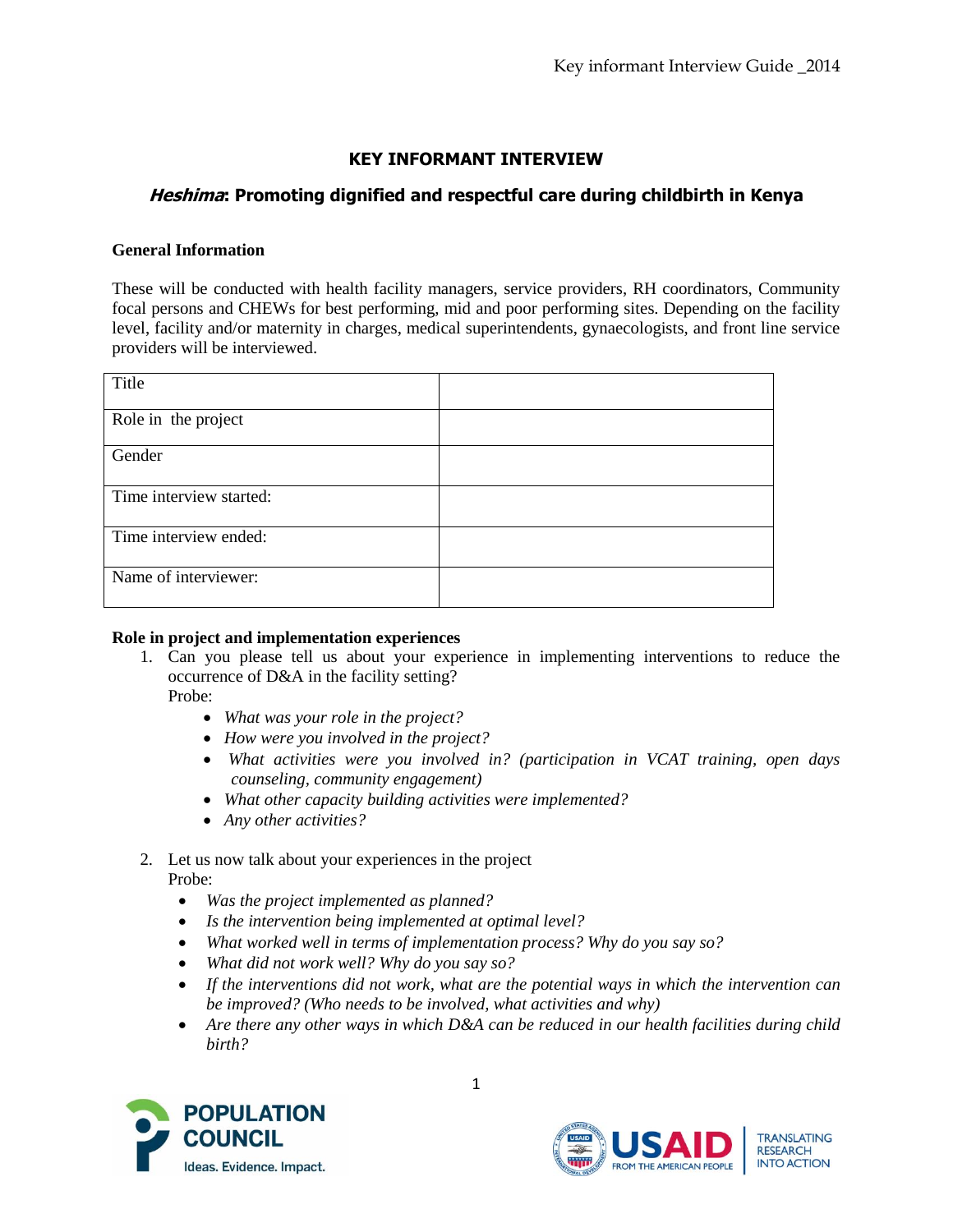# **Assessing key outcomes and impact of intervention**

- 3. Considering impacts or outcomes what can you say are the key achievements of the project? Probe:
	- *What aspects of the intervention package were useful in improving how clients are handled during child birth?*
	- *What do you think is the most significant change that has taken place in this facility since Heshima started? (e.g. reduced occurrence of D&A, improved provider client behavior)*
	- *How has the project impacted on your relationship with your clients?*
	- *Has there been an increase in the number of reported cases of D&A?*
	- *Do clients express themselves more than before?*
	- *Do you listen to clients more than before?*
	- *Do client voices have a bearing on how you work?*
	- *Give us an example of how a case of D&A was handled at: facility/maternity management level*
	- *What factors contributed to the outcomes seen?*
	- *Please can you tell me how the Heshima project has affected you as an individual in the way you work in this facility*
	- *What benefits have the community seen as a result of this intervention?*
	- *What are the benefits to the facility?*
- 4. What other measures have you put in place in this facility (*Other than Heshima activities*) to mitigate the occurrence of D&A in the health system in general?

*Probes* 

- *Existing measure put in place-what are they*
- *Why were they put in place*
- *Any evaluations done to examine their effectiveness?*
- *How effective are they?*
- *Who supported the initiative?*

# **Lessons learnt during the implementation**

5. What key lessons have learnt in the course of implementing Heshima package of interventions?

# **Challenges faced while implementing the project**

- 6. What are the greatest problems or challenges that you faced as (managers/providers/CHEWs) faced when implementing the project in this facility/site? Why do you say so?
- 7. How did you overcome the challenges that you faced? *Probe for each set of challenges how they managed it*